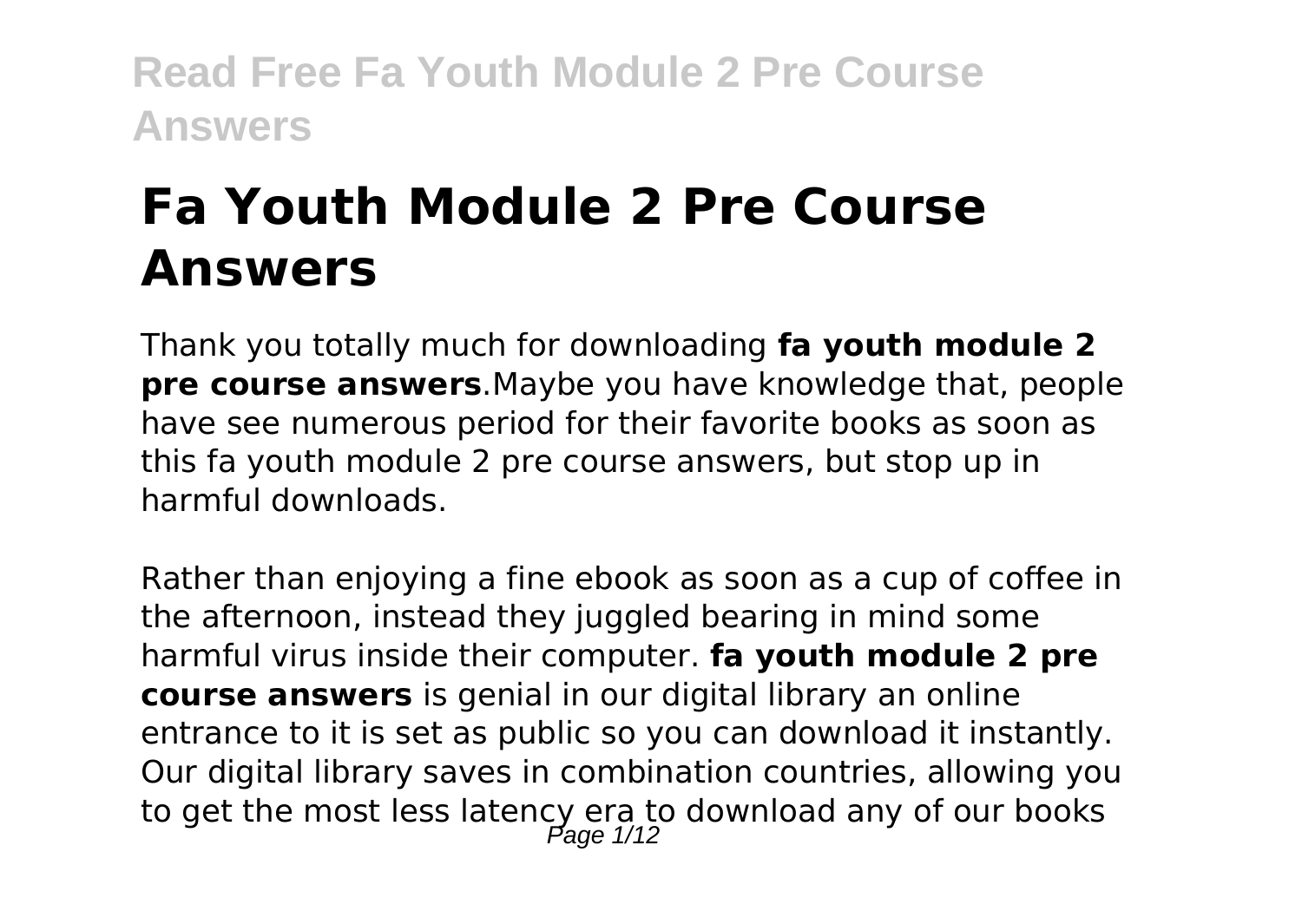later than this one. Merely said, the fa youth module 2 pre course answers is universally compatible bearing in mind any devices to read.

Use the download link to download the file to your computer. If the book opens in your web browser instead of saves to your computer, right-click the download link instead, and choose to save the file.

#### **Fa Youth Module 2 Pre**

'fa level 2 in coaching football kent fa june 21st, 2018 - course pre requisites prior to registration learners must be at least 16 years of age hold the fa level 1 in coaching football prior to registration at block 2 – hold the fa youth award module 1 or have completed

### **Fa Module 2 Youth Award Sessions**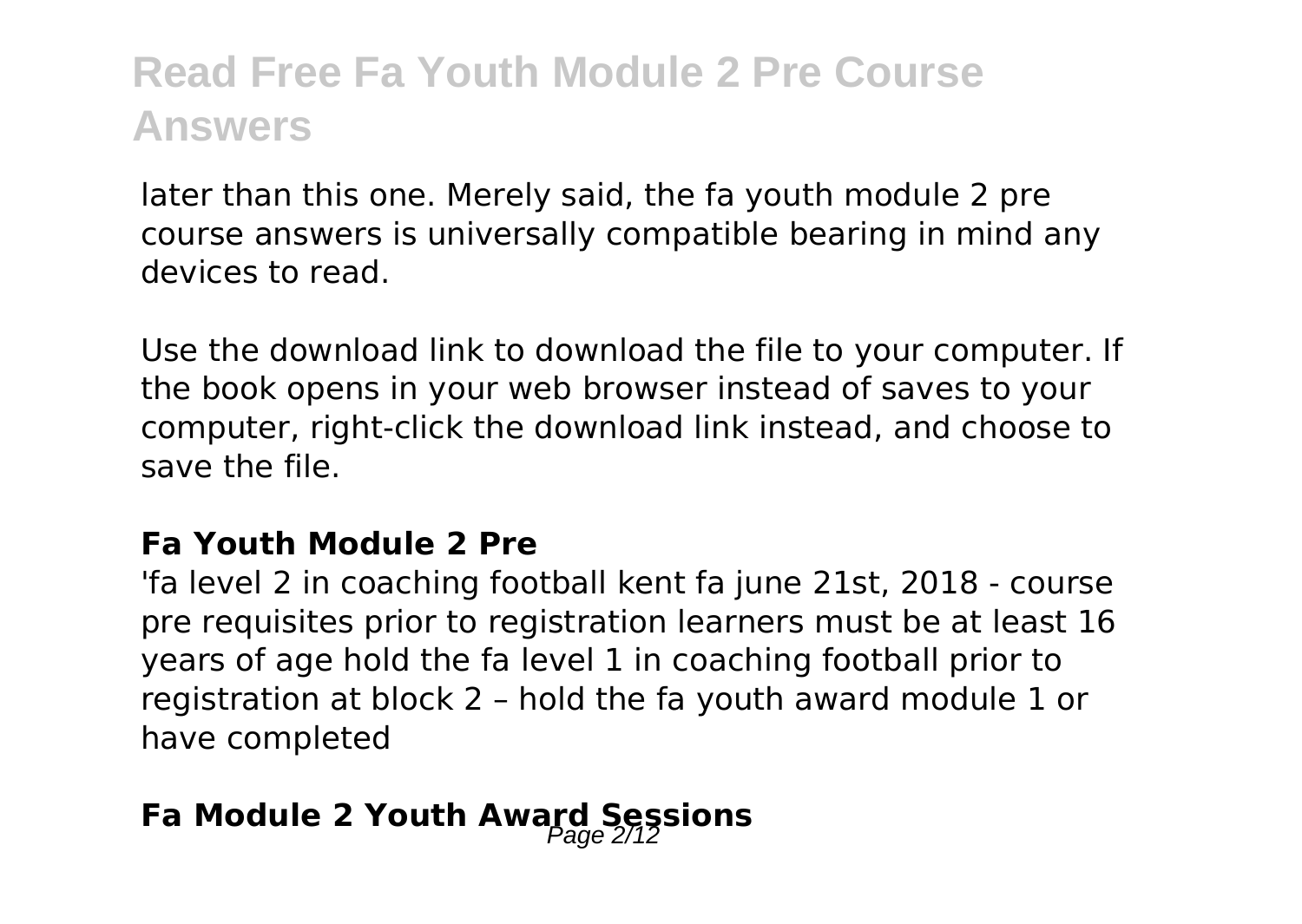FA Youth Award Module 2 Print friendly page. Course Information: Minimum Age: 17 Course Duration: 29 hours (to include pre-course reading and completion of self test questions) Course Prerequisites: Minimum 1st4Sport Level 1 Certificate in Coaching Football and The FA Youth Award Module 1 Member of the current FA Licensed Coaches' Club (recommended)

#### **Middlesex FA | FA Youth Award Module 2**

Cornwall Football Association FA Football. Print friendly page. Course Information: Minimum Age: 17 Course Duration: 29 hours (to include pre-course reading and completion of self test questions) Course Prerequisites: Minimum 1st4Sport Level 1 Certificate in Coaching Football and The FA Youth Award Module 1 Member of the current FA Licensed Coaches' Club (recommended)

### **Cornwall FA | FA Youth Award Module 2**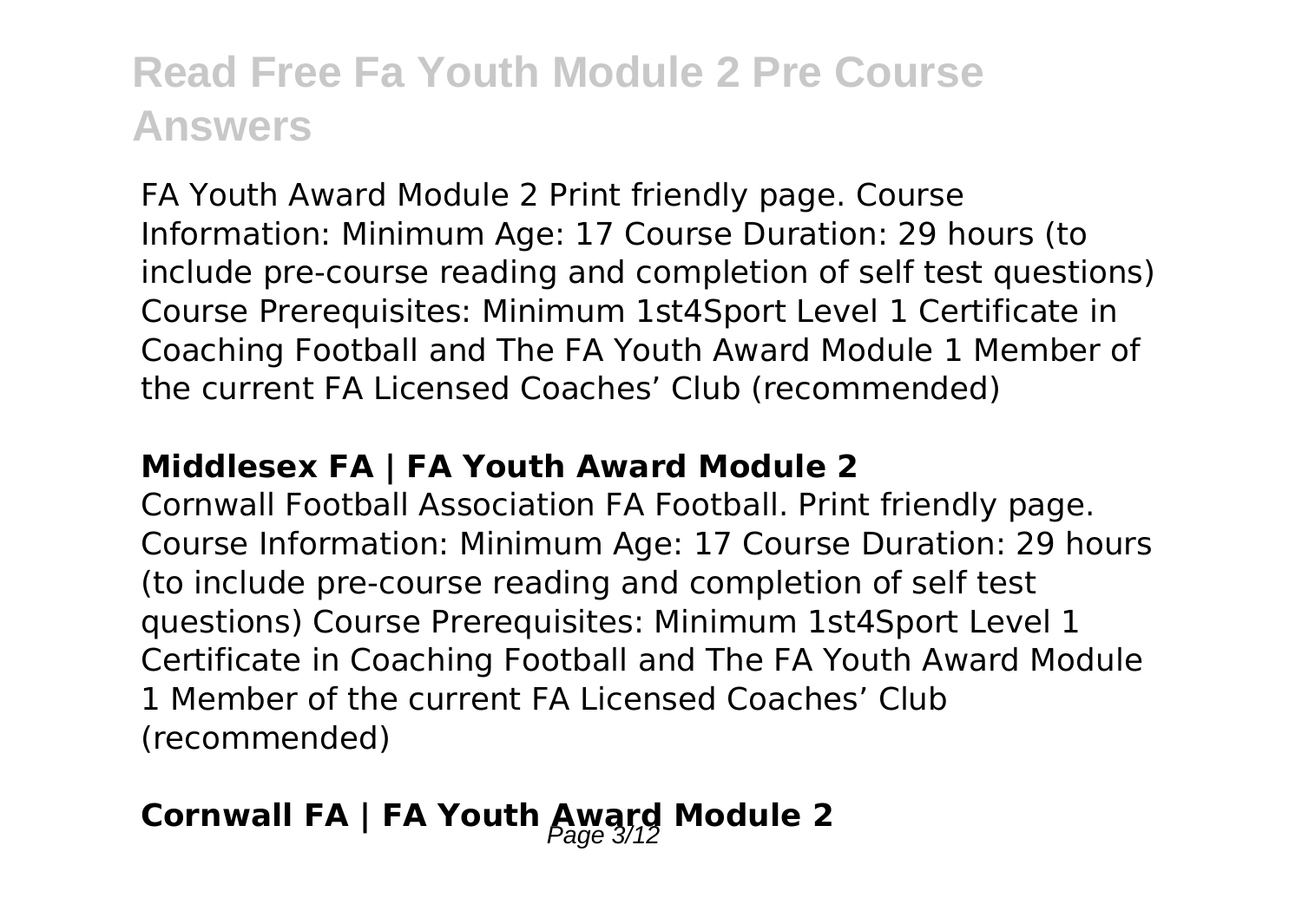The FA Youth Award Module 2 books We also need to understand when is the best time in a player's development to focus on certain practices. Gary and our other tutor, Alan Ackrell, showed us some graphs that illustrate when in a player's development is optimal for different types of practice.

#### **The FA's Jamie Bradbury looks back on day three of The FA ...**

I hold The FA Level 2 in Coaching Football and The FA Youth Award Module 1 and 2; I hold The FA Level 2 in Coaching Football and The FA Youth Module 3 but have not completed the Youth Award Assessment; I hold The FA Level 2 in Coaching Football and The FA Youth Award; I have completed The FA Level 3 (UEFA B) in Coaching Football (or higher) and ...

#### **Coach Education : FA Support Portal**

The FA Youth Award Module Two involves a lot of practical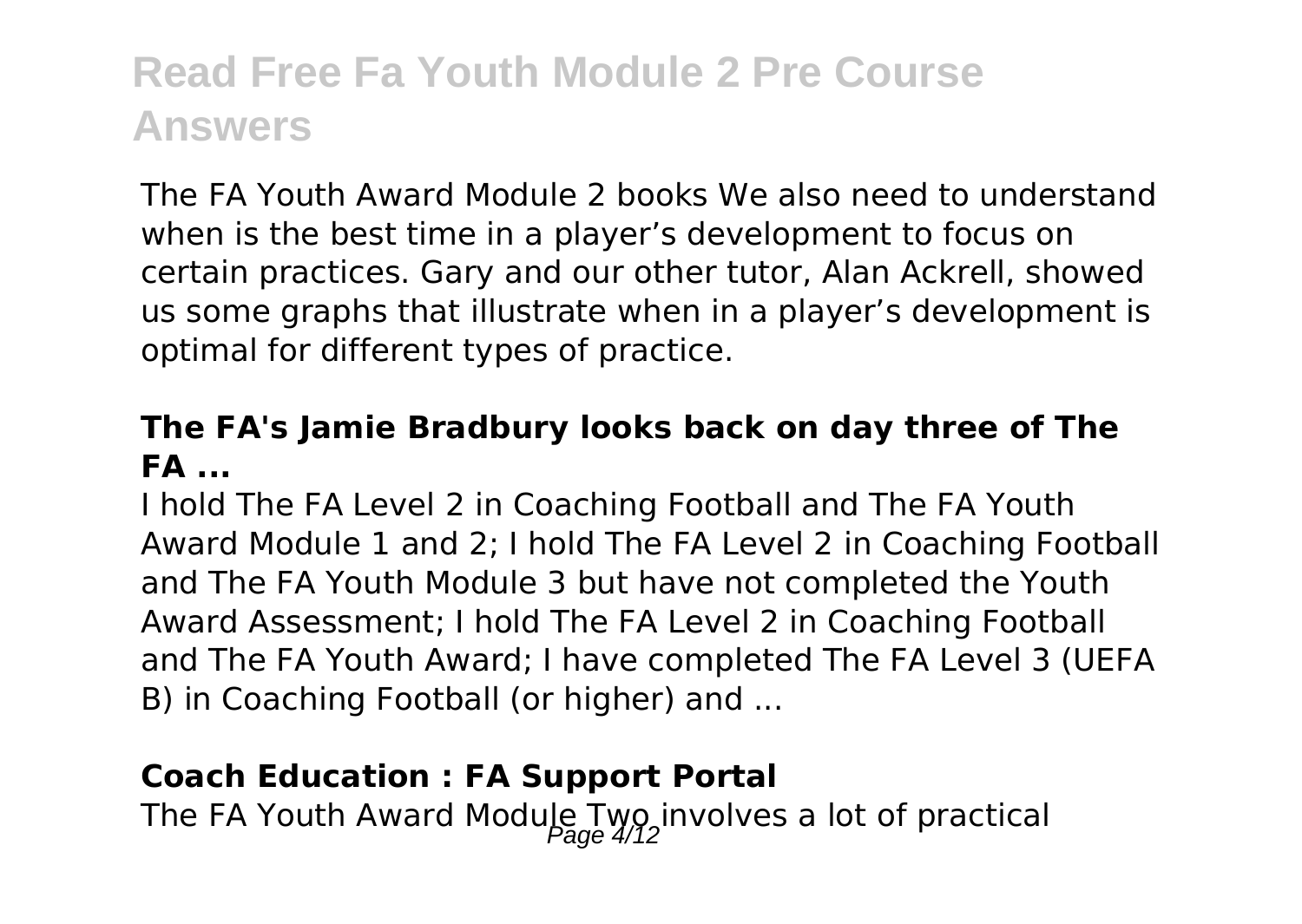sessions. The FA's Jamie Bradbury is taking his next steps along the Coaching Pathway and spent the last two weekends on The FA Youth Award Module Two course. Here he looks back at practical sessions from the final day...

#### **Crossing to finish The FA Youth Award Module Two**

The FA Youth Award Module 3: Developing the Player is a vocational course that provides you with an opportunity to develop an awareness of both the practical and theoretical aspects of coaching players. It will provide an opportunity to improve your knowledge and confidence in coaching the 5-21 year age group.

#### **The FA Youth Award Module 3 - London FA**

FA Youth Module1: Developing the Environment. The Manchester FA's website (www.manchesterfa.com) sums the course up: "Awarded by The Football Association, the FA Youth Award -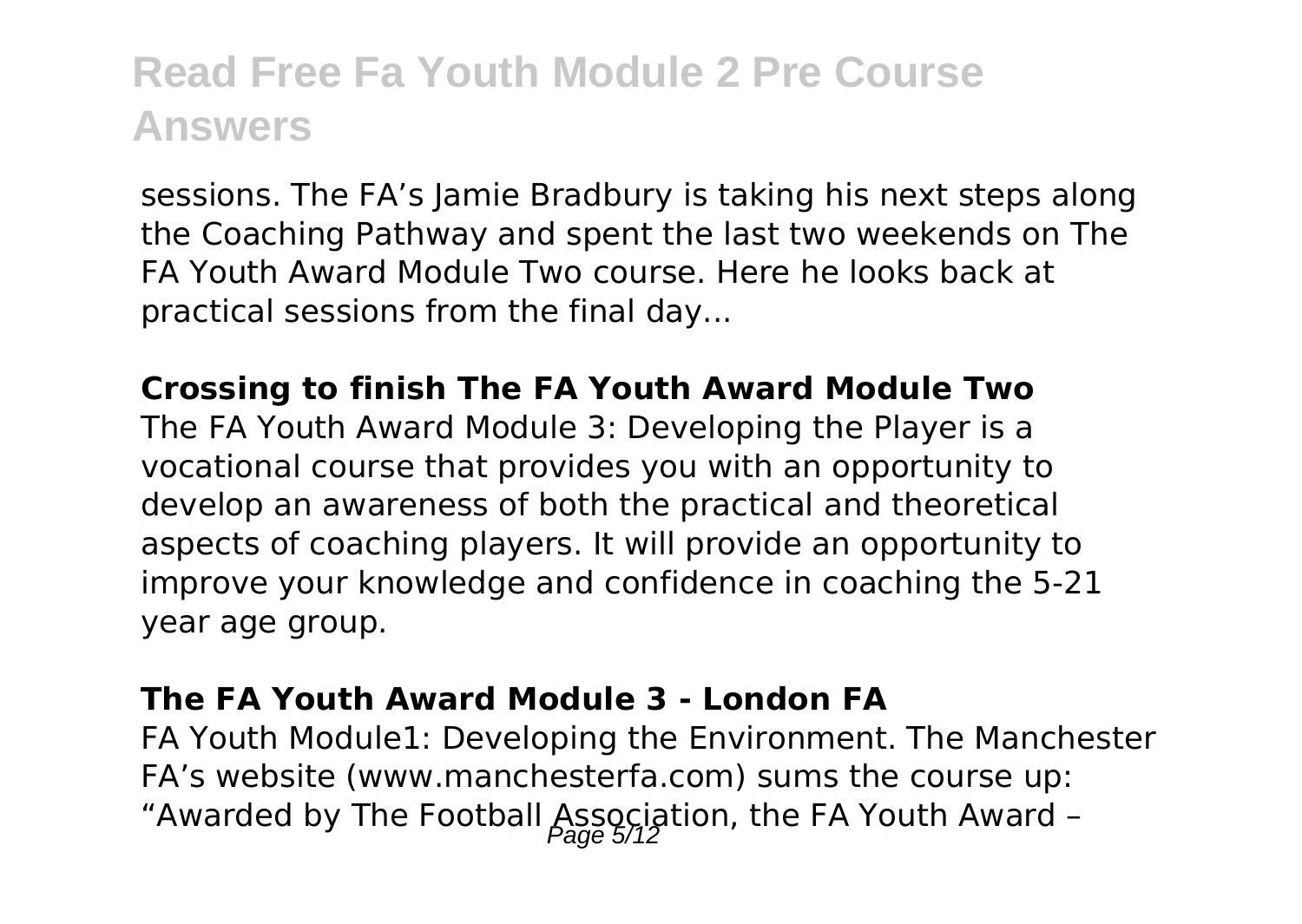Module 1 provides candidates with an opportunity to greatly enhance their knowledge and confidence in developing young football players between 5-11 years of age.

#### **A detailed guide to the FA Youth Award | FA Youth Module 1**

Course Pre-requisites. 1st4sport Level 2 CCF + FA Youth Award Module 1 + FA Youth Award Module 2 OR ; UEFA B Licence + FA Youth Coaches Course ; Who is it for? Module 3 is designed to support the development of coaches who currently work, or who have a realistic opportunity of working, on a consistent and intensive basis with a group of youth ...

#### **FA Education | FA Youth Award Module 3 - Developing the**

**...**

Topic A: Networks and matrices: Module 2: Vectors and matrices Topic B: Linear transformations of planes and space: Module 2: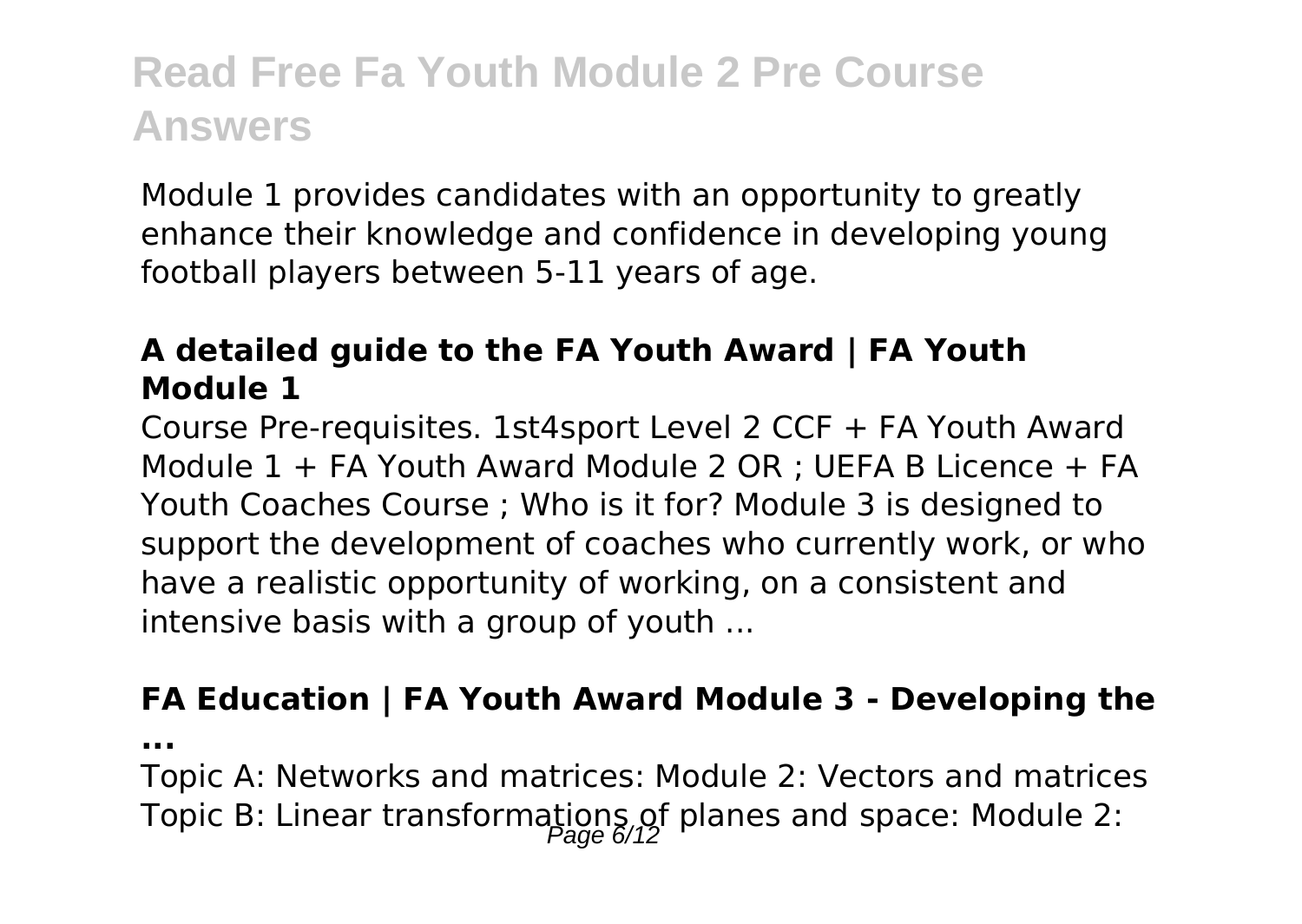Vectors and matrices Topic C: Systems of linear equations: Module 2: Vectors and matrices Topic D: Lessons 17-18: Vectors in the coordinate plane: Module 2: Vectors and matrices

#### **Precalculus (Eureka Math/EngageNY) | Math | Khan Academy**

Candidates deemed 'Not Yet Competent' at the FA Youth Award assessment are able to submit for re-assessment at a cost of £150. Those candidates who take Module 3 via the 'conversion' route may be signposted back to Modules 1 and 2 before conducting a re-assessment (dependent upon Module 3 action plan).

#### **FA Education | FA Youth Award Module 3 - Developing the**

**...**

now incorporates much of the existing (pre 1 August 2016) FA Level 2 in Coaching Football content, as well as what was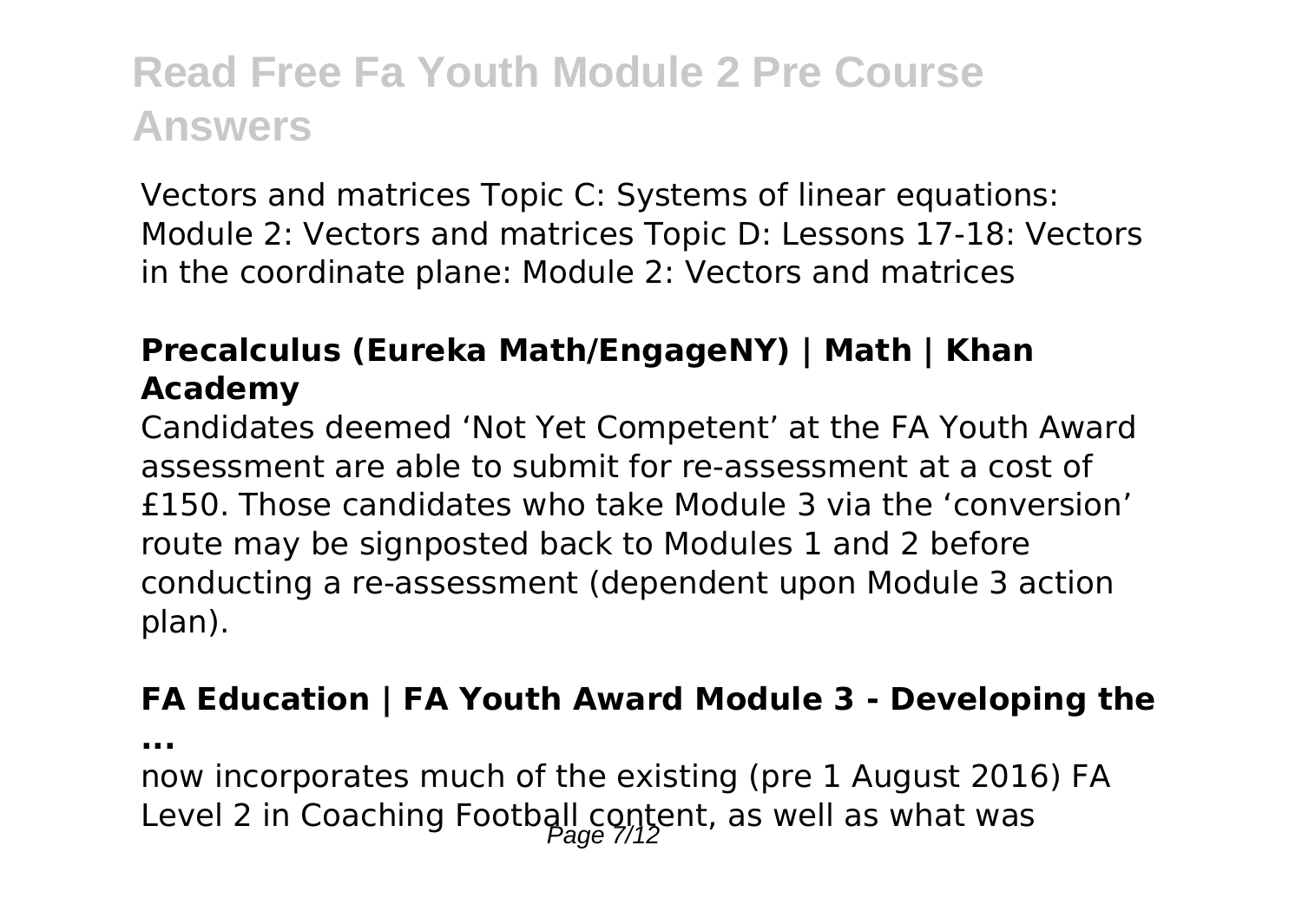previously known as The FA Youth Module 1 and FA Youth Module 2 courses. As a result, there will be a number of coaches who may have taken the existing FA Level 1 in Coaching Football

#### **FA EDUCATION - The Football Association**

Course pre-requisites: Member of the current FA Licensed Coaches' Club (recommended) 1st4Sport Level 2 Certificate in Coaching Football or FA Youth Award Modules 1 and 2; Please note that from 1 August learners can now complete The FA Youth Award Module 3 if they do not hold The FA youth Award Modules 1 and 2. In order to attend The FA Youth

**Manchester County FA | FA Youth Award Module 3 ...** If you have only completed your Level 1 coaching course, you will need to book on Block 1, 2 and 3 of the new FA Level 2. If you have already completed your Level 1 coaching course and FA Youth Award Module  $1,$  you will only need to complete Block 2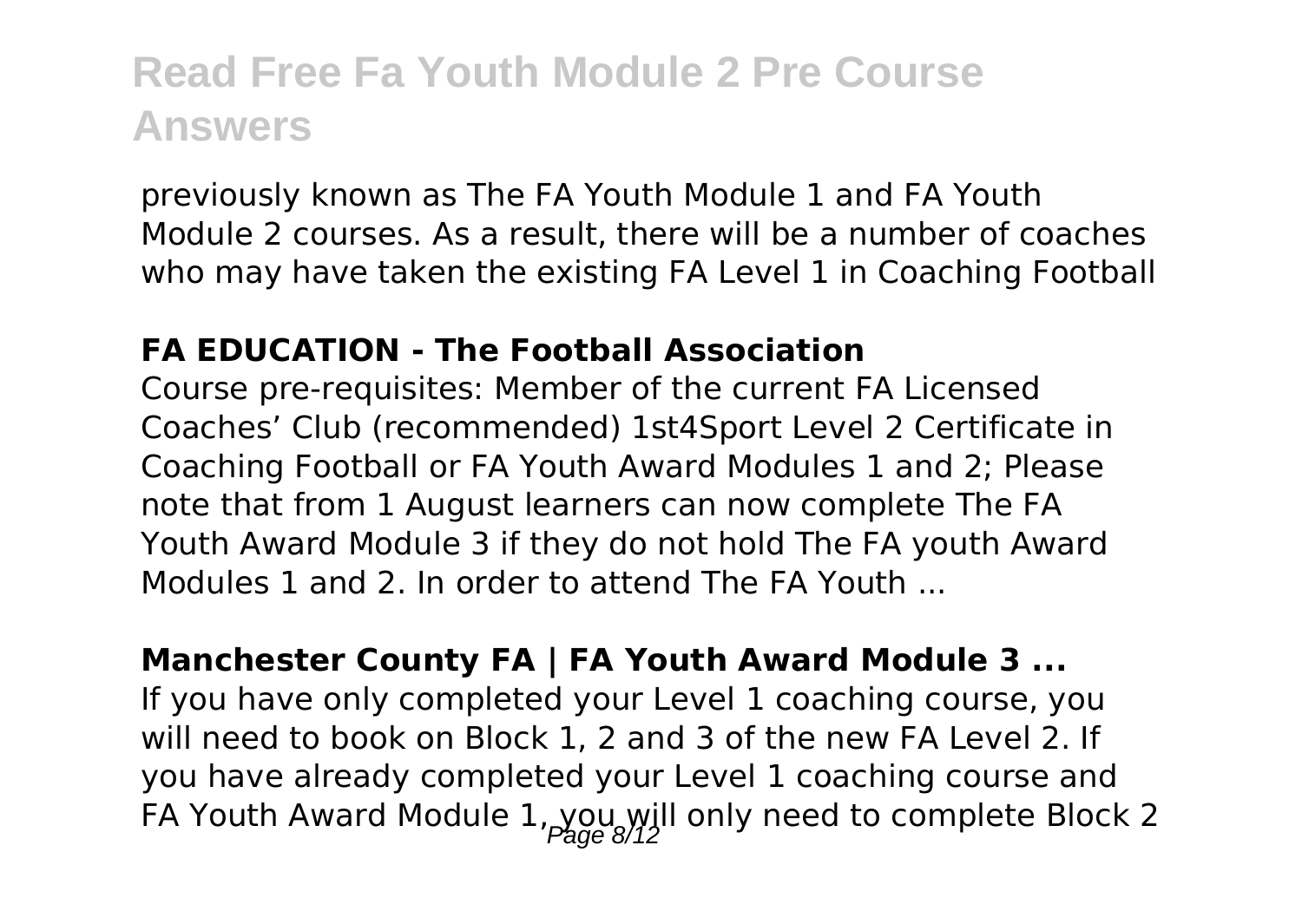and Block 3 of the new FA Level 2.

#### **FA Level 2 in Coaching Football - Amateur FA**

4 thoughts on " FA Youth Award Module 3 Sessions " Leave a comment. Ernest Murray July 7, 2012 at 11:21 am. Nice website with some good info. Could you explain what the surfboard shape is for the 'defending from the front' and could you send me a copy of the template you use for your sessions. Thanks, E.

#### **FA Youth Award Module 3 Sessions | Chloe Brown**

Leading to: FA Youth Award Module 2 – Developing the Practice. Course Content: Theory: The course will introduce some key aspects in the following: The importance of the social corner and how it links with the 4 corners. How players learn Motivation Self-Esteem Managing Mistakes

### **FA Youth Module Awards - Grassroots Coaching**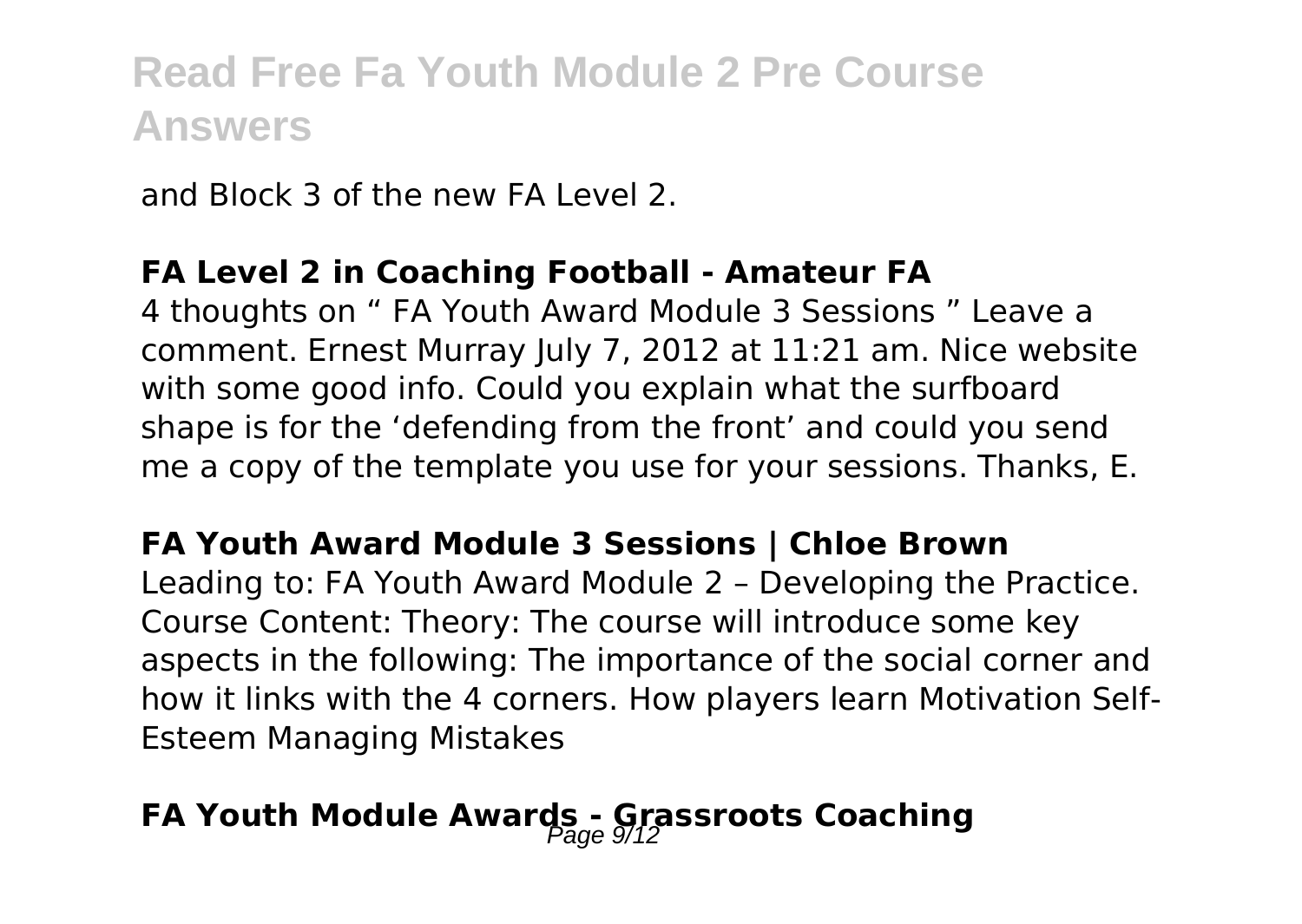Tag Archives: FA Youth Module 2 Guest Session by Mark Lyons – When to Dribble or when to Pass – Northampton Town FC. Posted on November 6, 2012 by youthtoprosoccer. Reply. Mark Lyons – Northampton Town FC. Mark Lyons is a Lead foundation Coach at Northampton Town FC Academy. He his head coach of the U9 team at the club.

#### **FA Youth Module 2 | YOUTH TO PRO SOCCER**

The FA Youth Award Module 2 books and learner pack. The FA's Jamie Bradbury has taken his latest steps along the Coaching Pathway by spending the weekend on the first two days of The FA Youth Award Module Two course. He looks back on how things went...

### **The FA's Jamie Bradbury looks back at the first day of The**

**...**

I recently completed the FA Youth Module 1. Prior to the course I